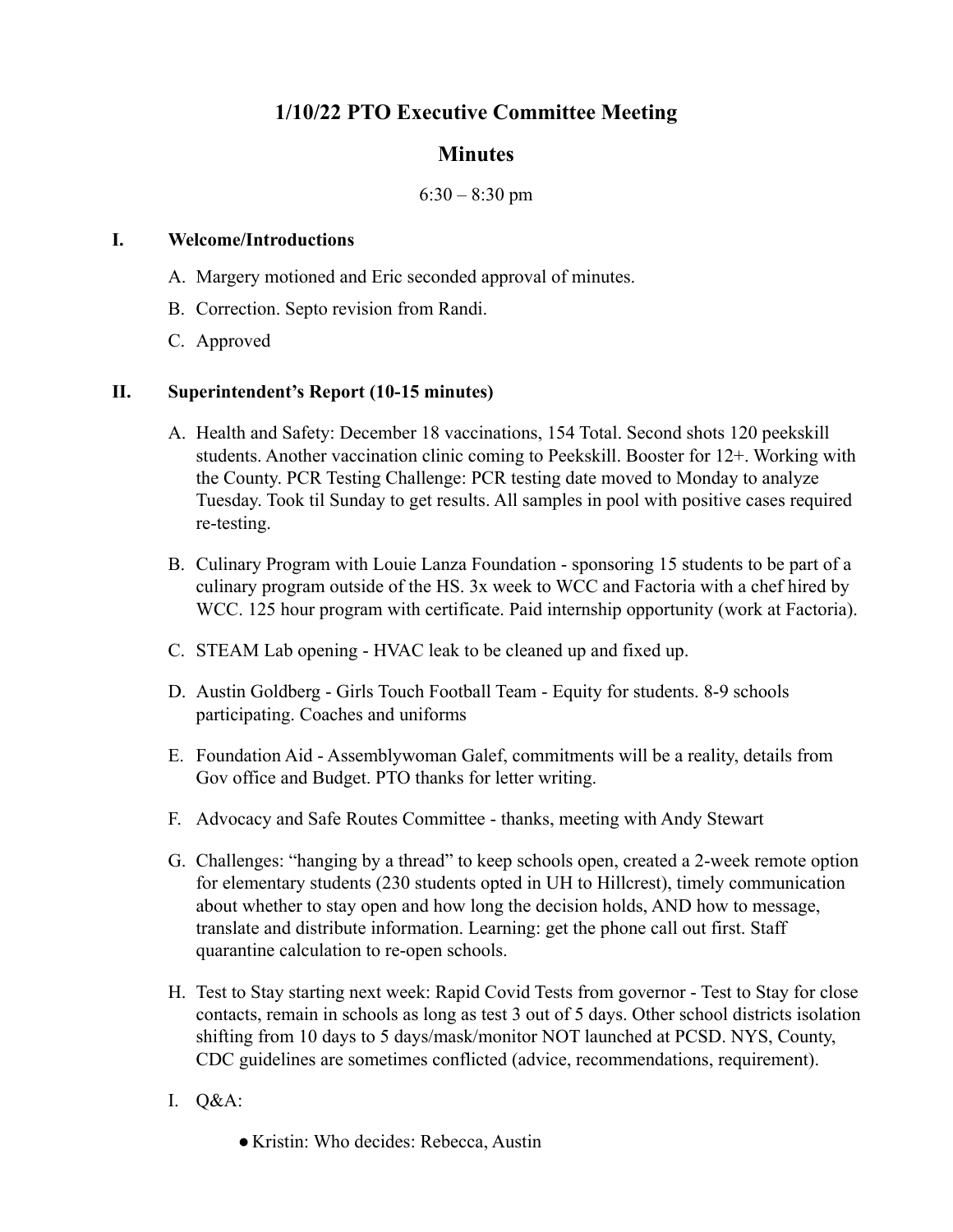- Margery: can we be helpful in getting information to people?
- Kristin: could you clarify staffing issues? Staff, spouse, child, exposure, personal. Teach from home is being allowed also.
- There is no funding incentive to open schools or implement remote learning.
- ●PCSD is available to help get PCR opt-in test if unwell; Rapid Test option is being looked into (Test to Stay policy) for students

### **III. President's Report**

- A. Where the PTO has been: Saturday Academy and in the streets (Advocacy). STEAM opening and ribbon cutting.
- B. Grant Money for Playgrounds: Board of Ed, PEF, collaborative project
- C. Basketball game concessions: did 2 and closed for covid considerations.
- D. Spirit Gear sales interest?
- E. Fundraisers
	- Popcorn Catalog Sale, bike donated as price incentive
	- ●Laura Perkins, Woodside Gardener, Plant sale in April / May
	- Book Fair discussion with Main St Books (in-person?), Spring event

### **IV. Other Updates (15 minutes)**

- A. BOE update from Branwen
	- Covid touch base
	- Advocacy partnership on Foundation Aid Funding funds being phased in and 10% additional students each year. Campaign to be visible to legislators. Letter from PTO (grateful for progress and commitment, snapshot of pride and struggles) and meeting follow up. Sen Harkam and STATE budget process nudges/light pressure.

#### B. PEF update from Meghan

- Planning for a community-wide event in the spring, business focus
- PTO can help spread the word on membership
- C. SEPTO update from Randi
	- Meeting planned for January 18. Putnam independent living workshop on Advocacy 101
	- Library on Google for parents and teachers on accessibility and behaviors to help dot connection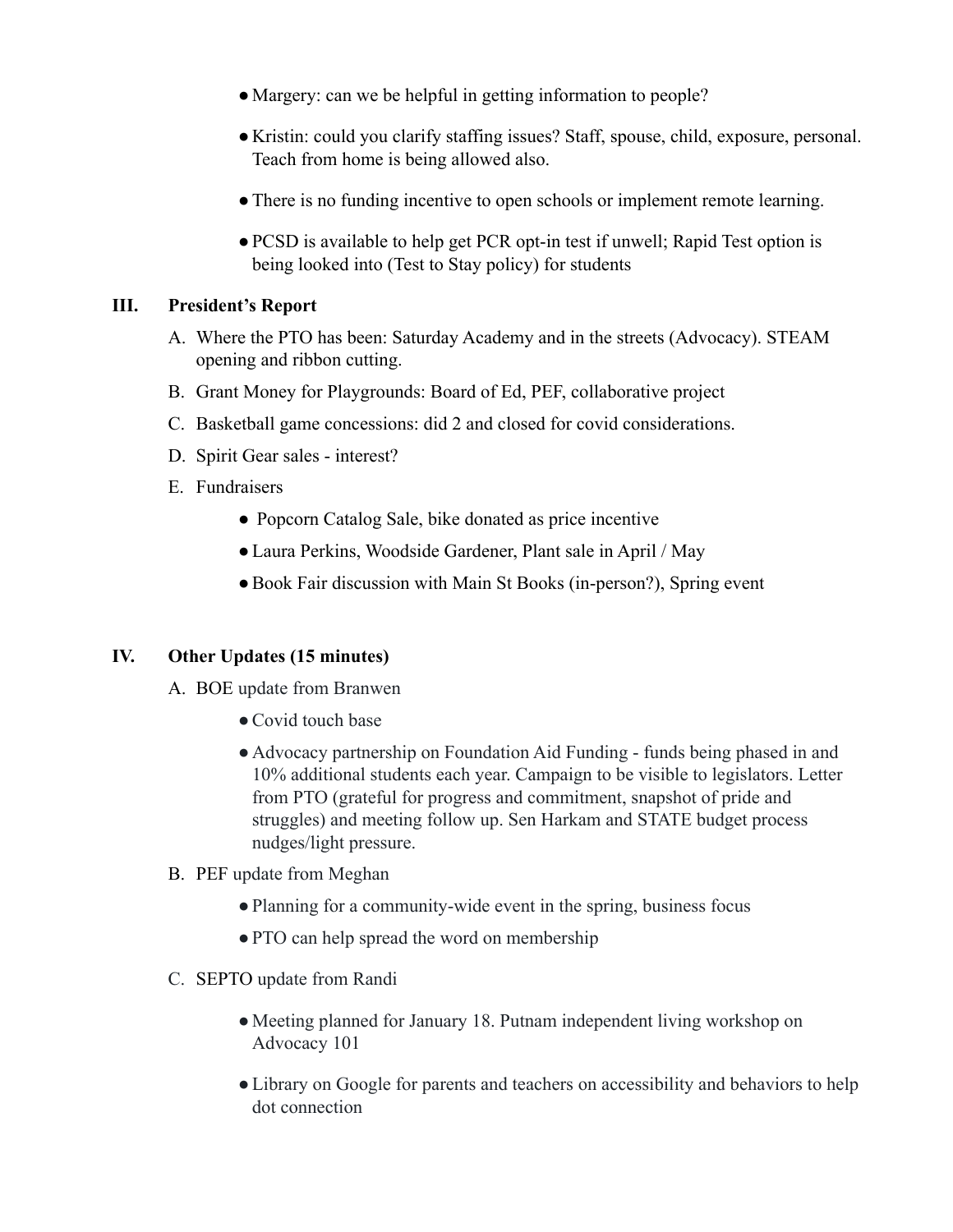• **MARCH 10** - self-advocacy meeting geared to 5th to HS students and parents, Putnam independent living workshop funded through state grants, PTO to co-sponsor

### **V. Committee Reports**

- A. Special Events/Enrichment (Jamie)
	- December Saturday Academy: Book give away and Make/take craft. Remaining books to Yonkers with Gabriel.
	- Hard to plan Saturday Academy as rules keep shifting, walk thru only
	- ●Plant sale
	- Outdoor teaching space / playgrounds
	- ●FTC Robotics was postponed to **FEB 13**
	- ●PCSD STEAM fair for elementary students can PTO help **JUNE 11**
	- **●Meeting Date: First Monday of the month.**
	- **●Team Members: Joann, Barbie, Lanice, Mia**
- B. Advocacy (Margery and Eric)
	- PNAACP is going to host a "town hall" on 1/25/22 7:30 PM via zoom on the "critical race theory" debate. Details in our committee report https://docs.google.com/document/d/1RfVPNJh3gepjZkbFrVv2UAsFvkuhEbekS s D9UN3sj4/edit#
	- ●Safe Routes to School Coalition. Who: PTO, PCSD, Peekskill Walks. Research: Fall site visits at every school building (6 site visits in 6 weeks with coalition debrief). Met with city manager, Andy Stewart and Chief Delusky, last week. Mid-March is the next meeting. Next Task: walk and map signs at each school building. List of Priorities:
		- 1. Clear Consistent School Zones
		- 2. Clear Consistent Crosswalks
		- 3. More Crosswalks
		- 4. Signage to align with School Zone Law and be consistent
		- 5. More Crossing Guards (at least 1 at every school)
		- 6. Police and Code Enforcement (shoveling, bushes)
	- ●Create Walking and Biking Bus Programs around the community parent volunteers needed. Who could oversee the program (liability issues)?
	- ●Committee Goals: Safe walking for kids, Teach advocacy related skills to students and families
	- Opportunities to build the coalition: How can we do this to build the coalition and bring parents/students in (given covid restrictions and bandwidth)?
		- 1. Is the city receptive? Some parts more than others. Reasonable requests.
		- 2. Shared services meeting with School Board and City